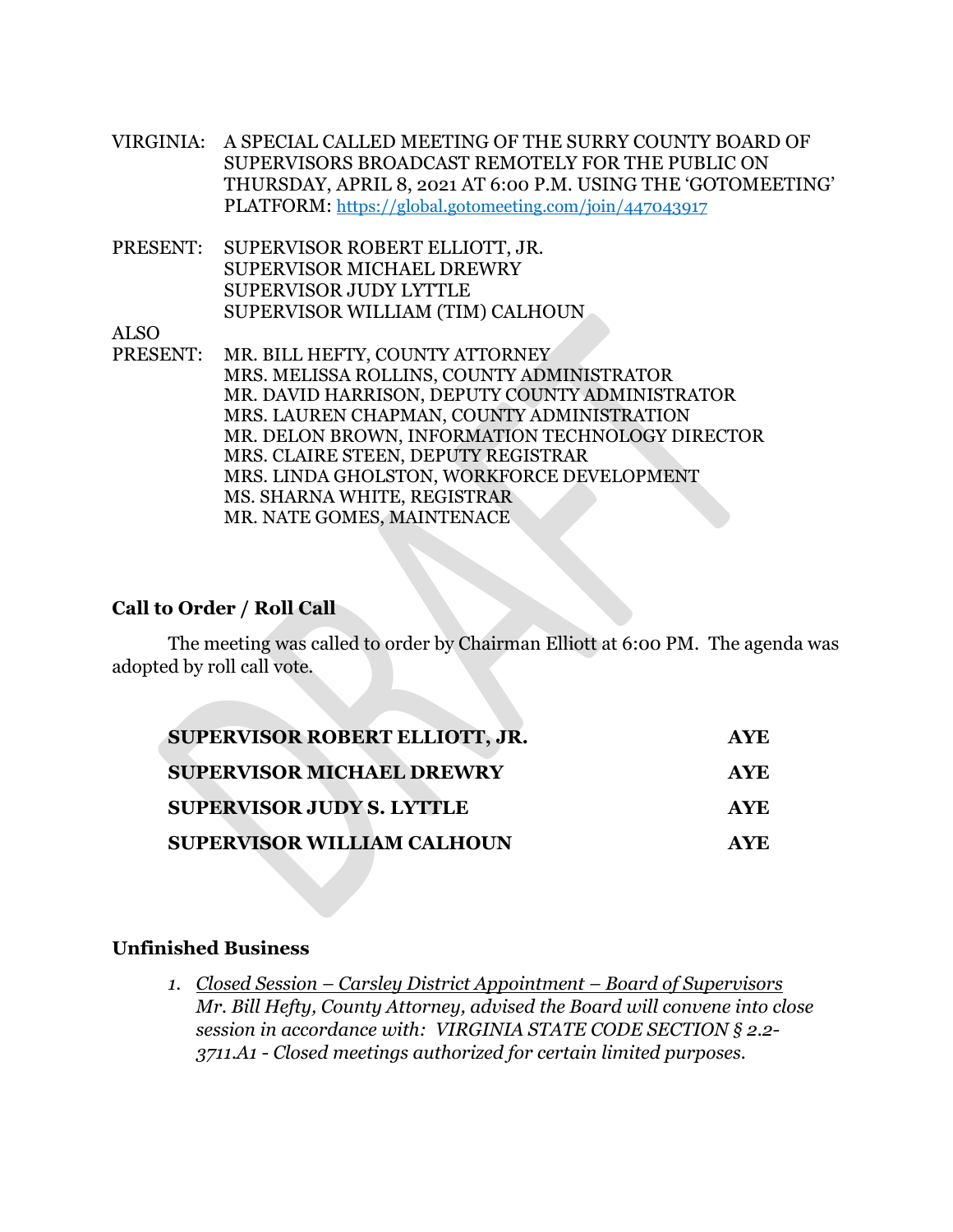*Discussion, consideration, or interviews of prospective candidates for employment; assignment, appointment, promotion, performance, demotion, salaries, disciplining, or resignation of specific public officers, appointees, or employees of any public body; where such evaluation will necessarily involve discussion of the performance of specific individuals.*

*Supervisor Lyttle made a motion the Board convene into closed session. Supervisor Calhoun seconded the motion. Motion carried. Supervisor Elliott advised the Board would convene into closed session and reconvene at 7:00 PM.* 

*The Board reconvened at 7:03 PM and returned to open session certified by roll call vote.* 

| <b>SUPERVISOR ROBERT ELLIOTT, JR.</b> | AYE        |
|---------------------------------------|------------|
| <b>SUPERVISOR MICHAEL DREWRY</b>      | <b>AYE</b> |
| <b>SUPERVISOR JUDY S. LYTTLE</b>      | <b>AYE</b> |
| <b>SUPERVISOR WILLIAM CALHOUN</b>     | <b>AVE</b> |

*Supervisor Elliott informed the nominations for candidates are Mr. Ronald Howell Jr. and Ms. Janet Monahan. Supervisor Lyttle nominated Mr. Ronald Howell Jr. Supervisor Calhoun nominated Ms. Janet Monahan.* 

*Mr. Ronald Howell Jr. – Lyttle, Elliott, Drewry*

*Ms. Janet Monahan – Calhoun*

*Mr. Ronald Howell Jr. received the majority vote and will fill the vacant seat as a representative for the Carsley District until an election can be held in November 2021.* 

# **New Business**

- *1. Resolution 2021-05: Community Project Funding Resolution Supervisor Drewry made a motion to approve Resolution 2021-05: Community Project Funding Resolution. Supervisor Lyttle seconded the motion. The motion was approved by roll call vote. SUPERVISOR ROBERT ELLIOTT, JR. AYE SUPERVISOR MICHAEL DREWRY AYE SUPERVISOR JUDY S. LYTTLE AYE*
	- *SUPERVISOR WILLIAM CALHOUN AYE*